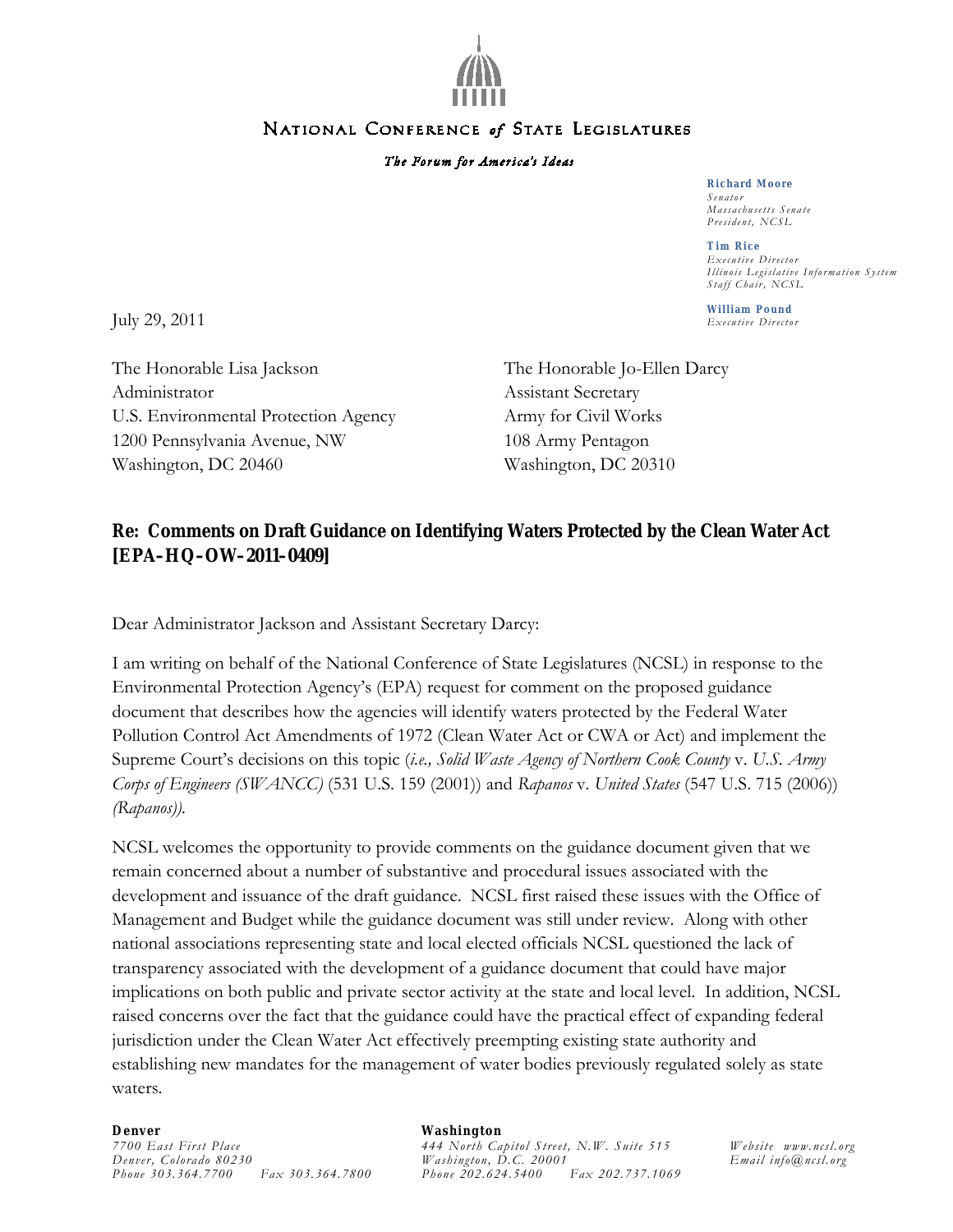July 29, 2011 p. 2

The basic jurisdictional construct under the Clean Water Act applies the same definition of waters of the United States to all programs under the Clean Water Act and not just the wetlands program under Section 404. The draft guidance and the supporting economic analysis ignore this basic fact and do not consider nor analyze the impact of the provisions of the draft guidance on those other programs, such as the National Pollutant Discharge Elimination System (NPDES) permitting, the Total Maximum Daily Loads (TMDL), or the Spill Prevention, Control, and Countermeasure (SPCC) programs, to name a few. A related concern that is not fully addressed in the guidance are the implications for the state-federal partnership in implementing all of these programs given the draft guidance specifically states that it will have the impact of expanding the number of water bodies determined to be jurisdictional. Since many of the Clean Water Act programs are based on a clear demarcation between the roles of the federal government and that of states and local governments any expansion of federal jurisdiction will impact traditional state and local authority.

Since the notice of availability and request for public comment was published in the Federal Register NCSL has reviewed the guidance and has participated in several stakeholder briefings with EPA on the guidance. While the draft takes great pains to indicate that it is a non-binding guidance document the reality of on the ground implementation of the guidance could affect stakeholders as if it were a rule as it represents the agency's interpretation of existing statutory and regulatory authority. One example of how this may come into play is through the application of the new guidance on determining jurisdiction through aggregating tributaries, wetlands and physically proximate other waters on a watershed level. The agency has assumed for the purpose of its own economic analysis that any water subject to aggregation will be determined to be jurisdictional. Under these assumptions this will expand the number of jurisdictional water bodies subject to CWA requirements and potentially expand the need for new water quality assessment and monitoring by state agencies of small water bodies.

NCSL appreciates that the administration has provided an opportunity for public comment on the draft guidance. However, in light of the concerns above, we believe the administration should withdraw the draft guidance and conduct additional analyses. If after conducting these analyses the administration still believes additional instruction on these issues is warranted, we believe the correct path is to undertake a rulemaking, which provides administrative procedures that are more amenable to raising and resolving the detailed technical issues inherent in the guidance. NCSL feels that regulation to clarify the waters of the United States definition would trigger the federalism consultation requirement under Executive Order 13132. Such consultation would offer an opportunity to address issues such as the implications of these jurisdictional changes on state and federal water programs covered under other Clean Water Act provisions that have not been sufficiently addressed or explained in the guidance document or it associated economic analysis. NCSL strongly believes that early consultation can lead to better results, while strengthening the federal, state, and local government partnership. In addition, NCSL would urge the agency to ensure that in the future requirements for consultation with state and local elected officials should